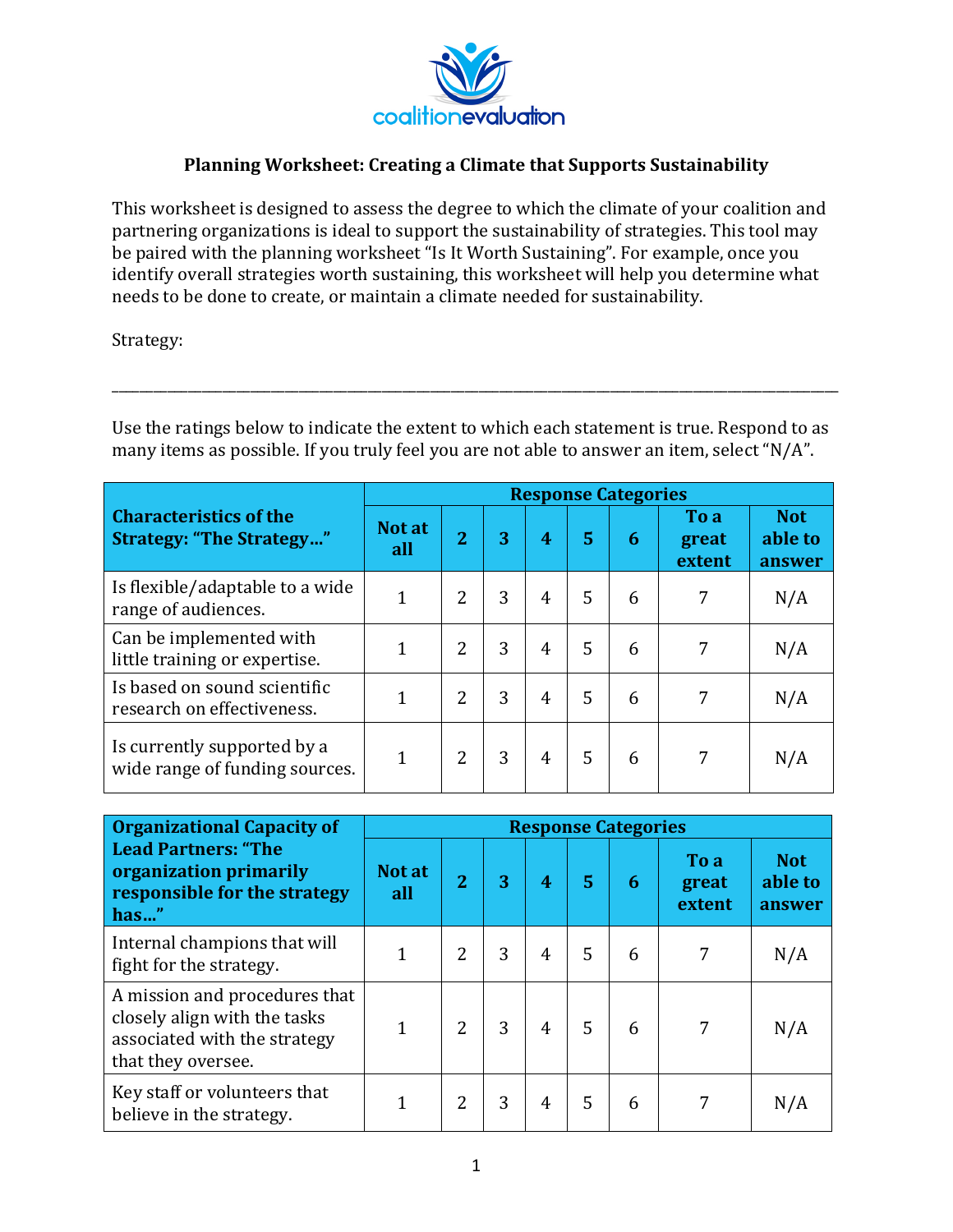| <b>Organizational Capacity of</b>                                                            | <b>Response Categories</b> |                |   |   |   |   |                         |                                 |  |  |  |
|----------------------------------------------------------------------------------------------|----------------------------|----------------|---|---|---|---|-------------------------|---------------------------------|--|--|--|
| <b>Lead Partners: "The</b><br>organization primarily<br>responsible for the strategy<br>has" | Not at<br>all              | $\overline{2}$ | 3 | 4 | 5 | 6 | To a<br>great<br>extent | <b>Not</b><br>able to<br>answer |  |  |  |
| Strong organizational capacity<br>and leadership.                                            | 1                          | $\overline{2}$ | 3 | 4 | 5 | 6 | 7                       | N/A                             |  |  |  |
| A strong sense of ownership<br>for the strategy.                                             | 1                          | $\overline{2}$ | 3 | 4 | 5 | 6 | 7                       | N/A                             |  |  |  |
| Enthusiastic supporters not<br>directly linked to the strategy.                              | 1                          | 2              | 3 | 4 | 5 | 6 | 7                       | N/A                             |  |  |  |
| Key staff that will take risks<br>for the strategy.                                          | 1                          | $\overline{2}$ | 3 | 4 | 5 | 6 | 7                       | N/A                             |  |  |  |

|                                                                                                         | <b>Response Categories</b> |                |   |                         |   |   |                         |                                 |  |  |
|---------------------------------------------------------------------------------------------------------|----------------------------|----------------|---|-------------------------|---|---|-------------------------|---------------------------------|--|--|
| <b>Community: "The</b><br>community has"                                                                | Not at<br>all              | $\overline{2}$ | 3 | $\overline{\mathbf{4}}$ | 5 | 6 | To a<br>great<br>extent | <b>Not</b><br>able to<br>answer |  |  |
| Existing partnerships that can<br>be leveraged for nonmonetary<br>resources to support the<br>strategy. | $\overline{1}$             | $\overline{2}$ | 3 | $\overline{4}$          | 5 | 6 | 7                       | N/A                             |  |  |
| Monetary funding potential to<br>support the strategy.                                                  | $\overline{1}$             | $\overline{2}$ | 3 | $\overline{4}$          | 5 | 6 | 7                       | N/A                             |  |  |
| Professionals, not directly<br>involved with the strategy,<br>who see the strategy as<br>appropriate.   | 1                          | $\overline{2}$ | 3 | 4                       | 5 | 6 | 7                       | N/A                             |  |  |
| Sympathy for the issue or<br>cause the strategy is<br>addressing.                                       | 1                          | $\overline{2}$ | 3 | $\overline{4}$          | 5 | 6 | 7                       | N/A                             |  |  |
| Overall support for the<br>strategy.                                                                    | 1                          | 2              | 3 | $\overline{4}$          | 5 | 6 | 7                       | N/A                             |  |  |

|                                                                                                                        | <b>Response Categories</b> |                |   |   |   |   |                         |                                 |  |  |
|------------------------------------------------------------------------------------------------------------------------|----------------------------|----------------|---|---|---|---|-------------------------|---------------------------------|--|--|
| <b>Primary Funders: "The</b><br>current primary funder(s):                                                             | Not at<br>all              | $\overline{2}$ | 3 | 4 | 5 | 6 | To a<br>great<br>extent | <b>Not</b><br>able to<br>answer |  |  |
| Promote cooperation between<br>current and potential funders<br>that might offer resources to<br>support the strategy. |                            | $\overline{2}$ | 3 | 4 | 5 | 6 | 7                       | N/A                             |  |  |
| Help to actively promote the<br>importance of the strategy to<br>the community and<br>stakeholders.                    |                            | $\overline{2}$ | 3 | 4 | 5 | 6 | 7                       | N/A                             |  |  |